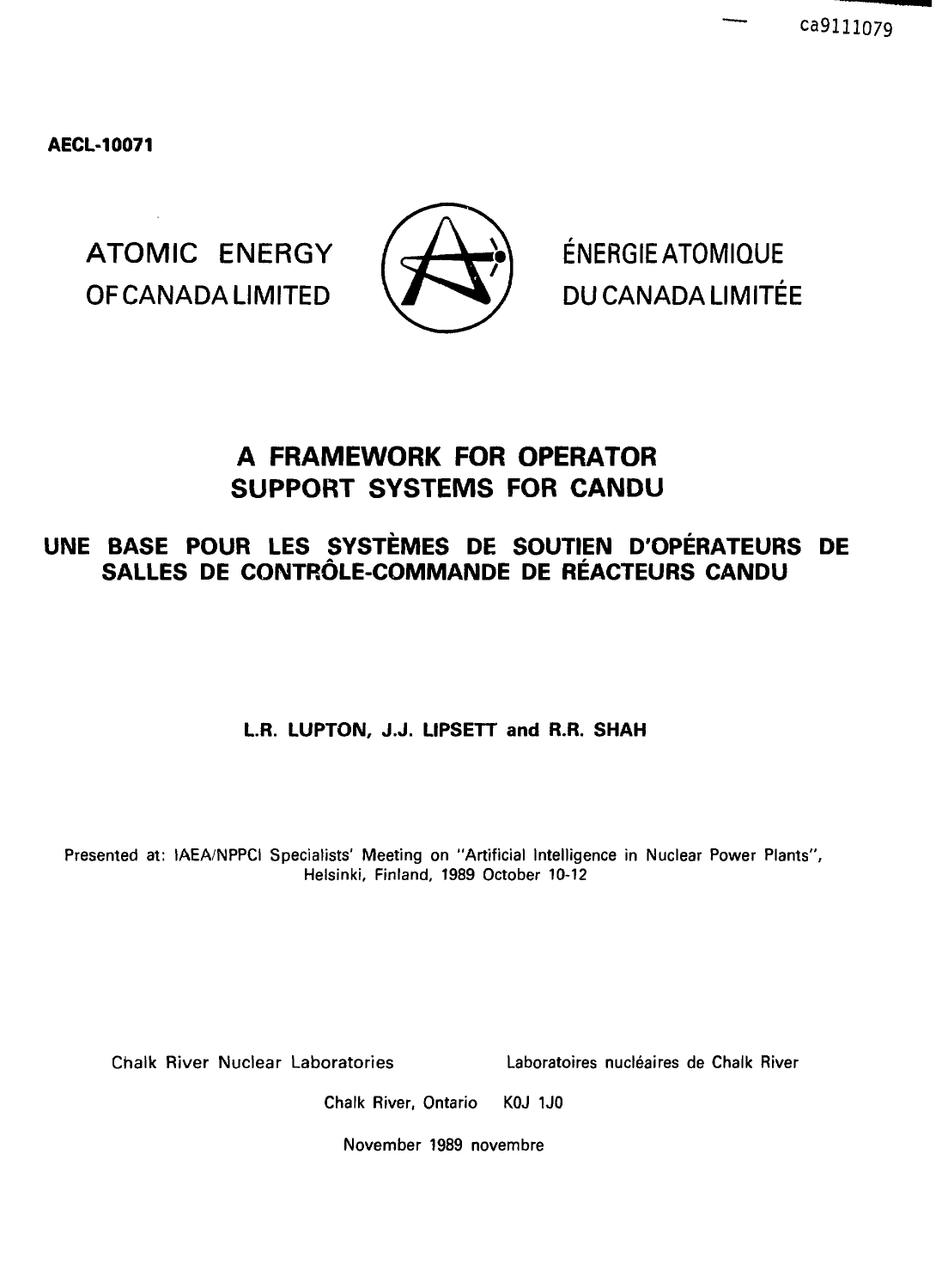#### ATOMIC ENERGY OF CANADA LIMITED

#### A FRAMEWORK FOR OPERATOR SUPPORT SYSTEMS FOR CANDU

by

#### L.R. Lupton, J.J. Lipsett\* and R.R. Shah

Presented at: IAEA/NPPCI Specialists' Meeting on "Artificial Intelligence in Nuclear Power Plants", Helsinki, Finland, 1989 October 10-12.

> Instrumentation & Control Branch •Advanced CANDU Project Chalk River Nuclear Laboratories Chalk River, Ontario, Canada KOJ 1J0 1989 November

> > $\ddot{\phantom{0}}$

AECL-10071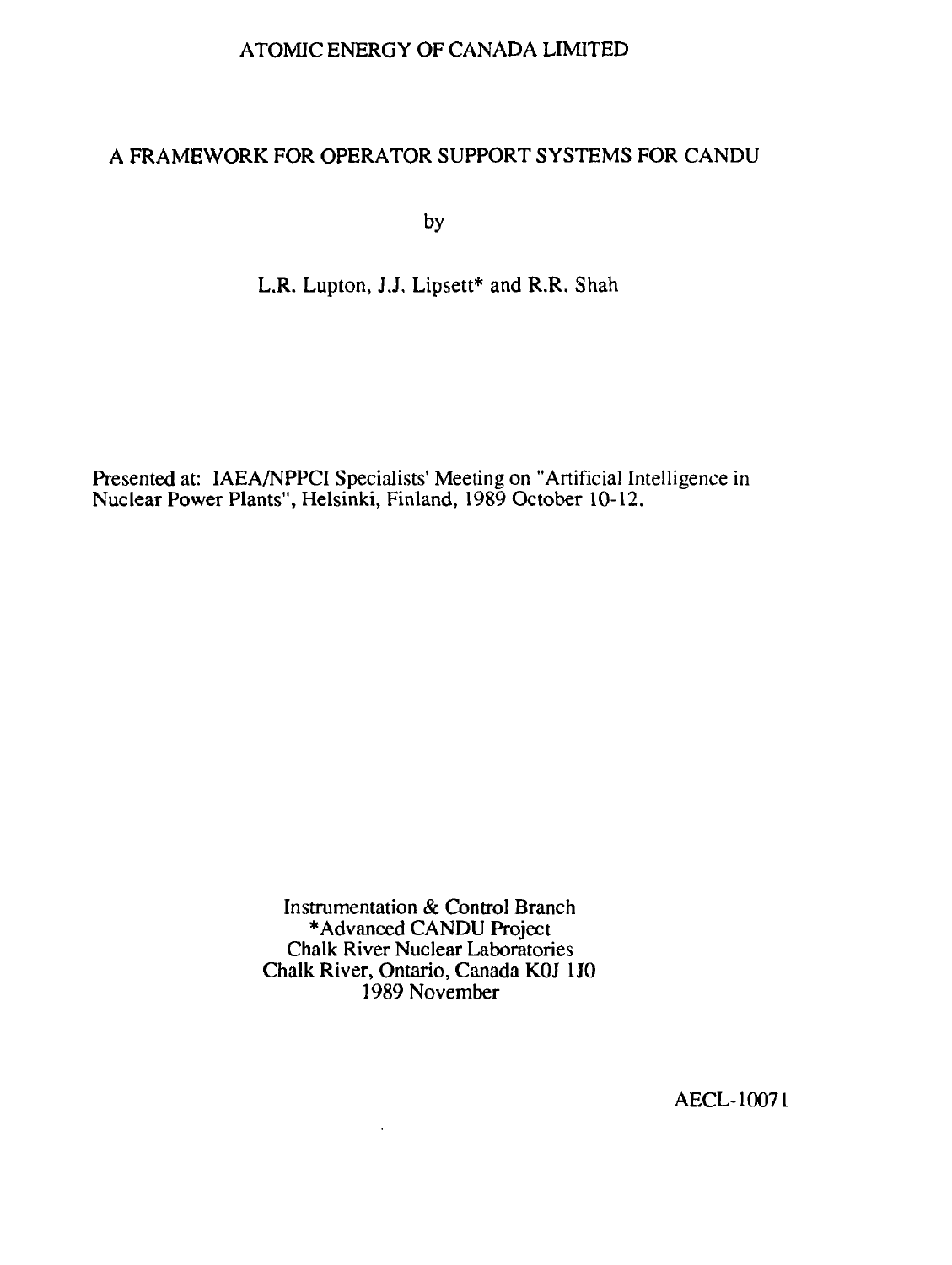# UNE BASE POUR LES SYSTÈMES DE SOUTIEN D'OPÉRATEURS DE SALLES DE CONTRÔLE-COMMANDE DE RÉACTEURS CANDU

par

L.R. Lupton, J.J. Lipsett\* et R.R. Shah

#### RÉSUMÉ

La taille et la complexité des centrales électronucléaires se sont accru considérablement au cours de ces 20 dernières années. On reconnaît en général qu'on peut améliorer la sûreté et disponibilité des centrales en assurant davantage de soutien opérationnel aux opérateurs si on le fait sans les surcharger de renseignements superflus. Les progrès récents réalisés en technique informatique donnent des possibilités de mettre en oeuvre des systèmes de soutien d'opérateurs très différents de ceux basés sur les techniques plus classiques employées dans les salles de contrôlecommande de centrales. L'intelligence artificielle (IA) et les techniques connexes joueront particulièrement un grand rôle dans la mise au point de techniques ouvrant des nouvelles voies et permettant de traiter et présenter l'information. Notre opinion est qu'il faut intégrer ces techniques à la gestion globale et philosophie de contrôle-commande des centrales et ne pas les traiter comme des moyens de mise en oeuvre de solutions ponctuelles. On examine, dans cette communication, la philosophie fondamentale à l'origine de cette opinion ainsi que les objectifs de conception du centre de contrôle-commande du réacteur CANDU 3. Les systèmes de soutien des opérateurs s'intégreront à la philosophie globale de contrôle-commande en complétant les opérateurs. En outre, ces systèmes peuvent jouer un rôle en aidant les opérateurs à "contrôler la situation", organiser, gérer et planifier le fonctionnement des centrales. On y décrit quatre systèmes de soutien comportant la philosophie fondamentale.

Présentée à la Réunion AIEA/NPPCI des spécialistes sur "l'intelligence artificielle dans les centrales électronucléaires", à Helsinki, Finlande, 1989 octobre 10-12.

> Instrumentation en contrôle \*Projet CANDU avancé Laboratoires nucléaires de Chalk. River Chalk River, Ontario, Canada KOJ 1J0 1989 novembre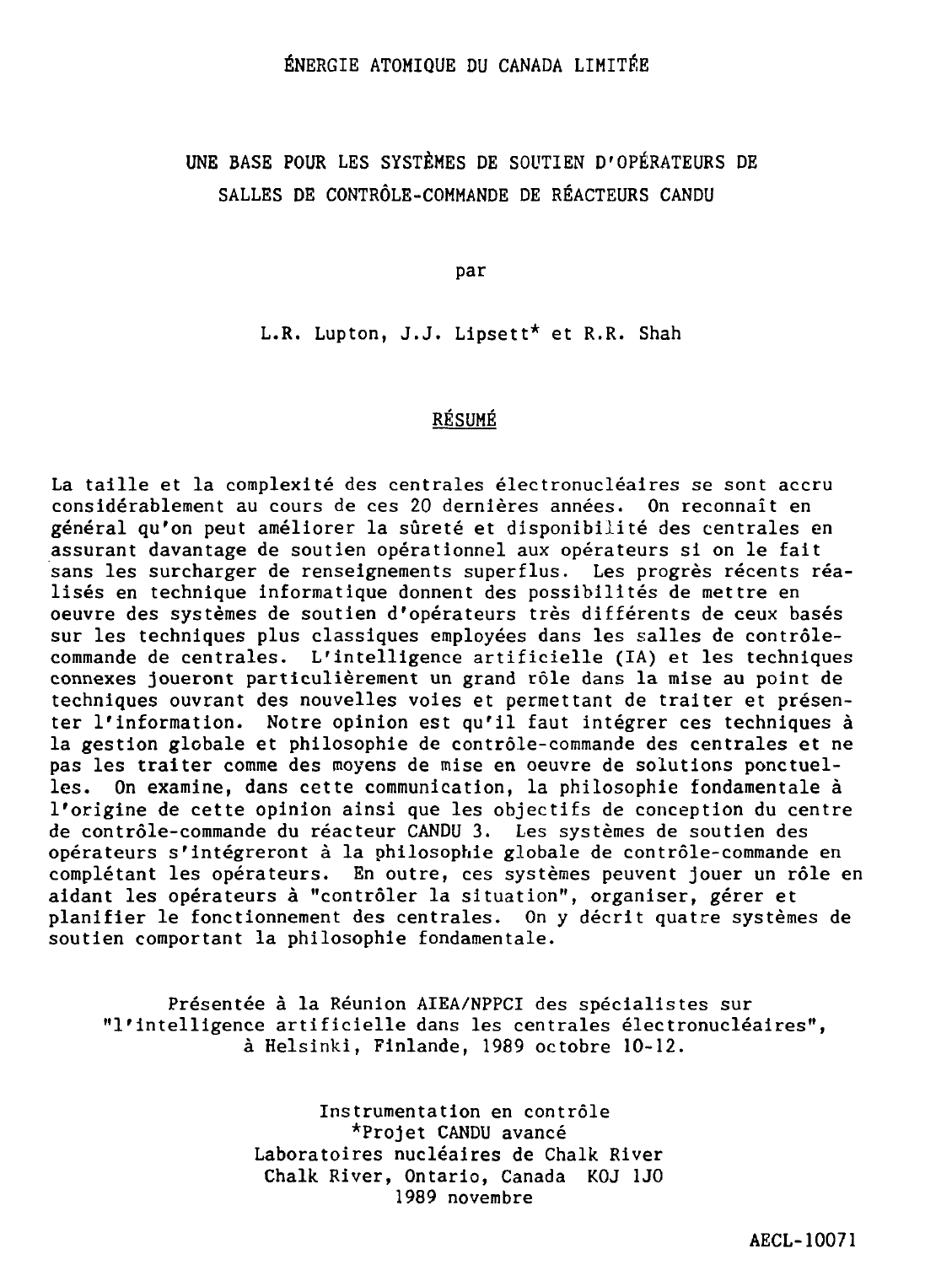#### ATOMIC ENERGY OF CANADA LIMITED

#### A FRAMEWORK FOR OPERATOR SUPPORT SYSTEMS FOR CANDU

by

L.R. Lupton, J.J. Lipsett\* and R.R. Shah

#### ABSTRACT

The size and complexity of nuclear power plants has increased significantly in the last 20 years. There is a general agreement that both plant safety and availability can be enhanced by providing the operator with more operational support if that can be done without overloading him/her with unnecessary information. Recent advances in computer technology provide opportunities for implementing operator support systems that are significantly different from the ones based on the more conventional technologies used in plant control rooms. In particular, artificial intelligence (AI) and the related technologies will play a major role in the development of innovative methods for information processing and presentation. Our approach to these technologies is that they must be integrated into the overall management and control philosophy of the plant and are not to be treated as vehicles to implement point solutions. The underlying philosophy behind this approach and the design objectives and goals for the CANDU 3 control centre are discussed in this paper. Operator support systems will integrate into the overall control philosophy by complementing the operator. There is also a role for such systems in assisting the operator to be a "situation manager", organizing, managing and planning the running of the plant. Four support systems that incorporate the underlying philosophy are described.

Presented at: IAEA/NPPCI Specialists' Meeting on "Artificial Intelligence in Nuclear Power Plants", Helsinki, Finland, 1989 October 10-12.

> Instrumentation & Control Branch •Advanced CANDU Project Chalk River Nuclear Laboratories Chalk River, Ontario, Canada KOJ 1J0 1989 November

> > AECL-10071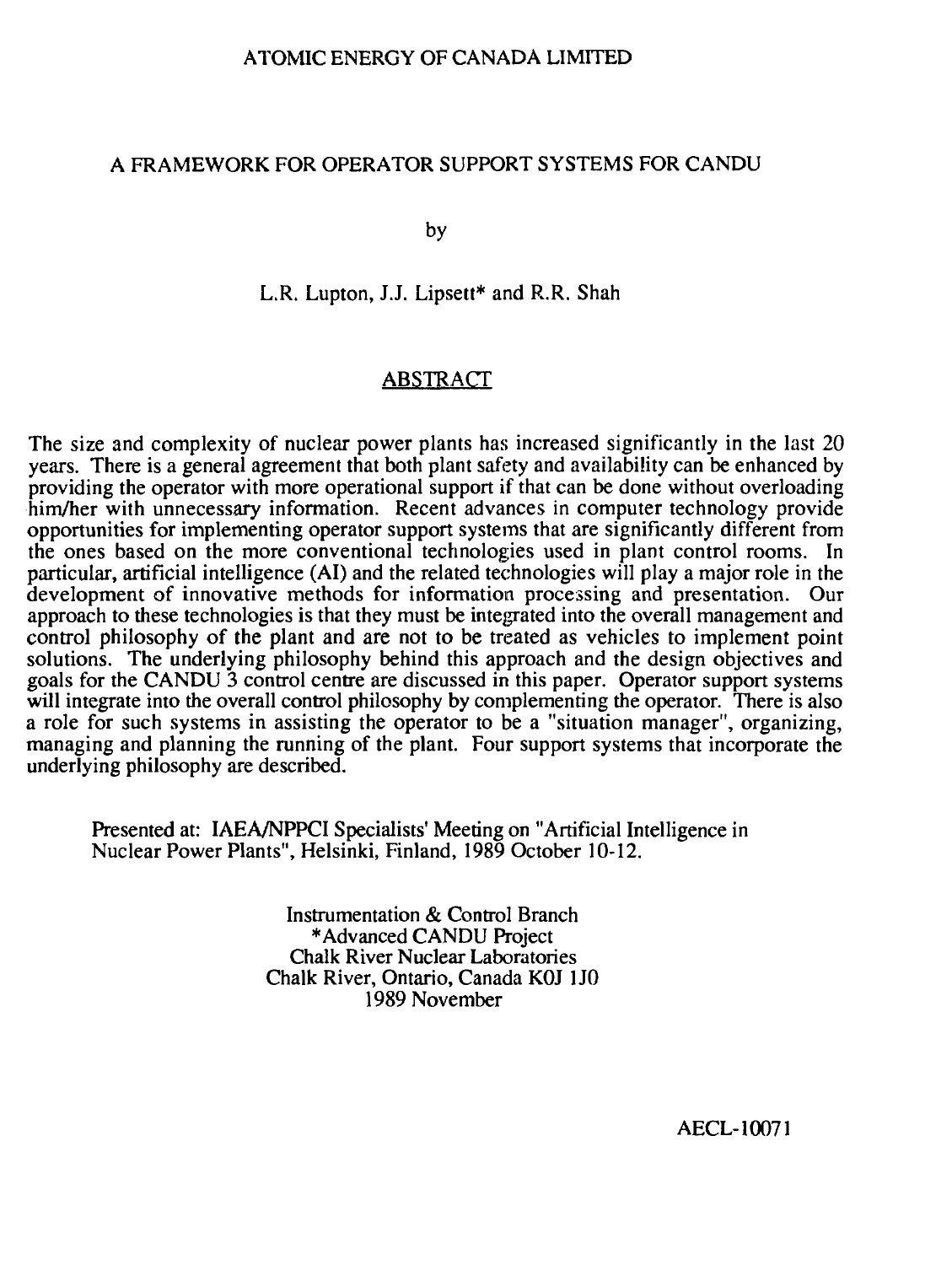# **TABLE OF CONTENTS**

| 1.               |                                                                                                                                           |  |  |
|------------------|-------------------------------------------------------------------------------------------------------------------------------------------|--|--|
| 2.               |                                                                                                                                           |  |  |
|                  | 2.1<br>2.2<br>2.3                                                                                                                         |  |  |
| 3.               |                                                                                                                                           |  |  |
| $\overline{4}$ . | 3.1<br>3.2<br>3.3<br>3,4<br>3.5<br>3.6<br>3.7<br>3.8<br>Information Displays and Interfaces for Control Execution  8<br>4.1<br>4.2<br>4.3 |  |  |
| 5.               | 4.4                                                                                                                                       |  |  |
| 6.               |                                                                                                                                           |  |  |
| 7 <sub>1</sub>   |                                                                                                                                           |  |  |

 $\bar{\mathcal{A}}$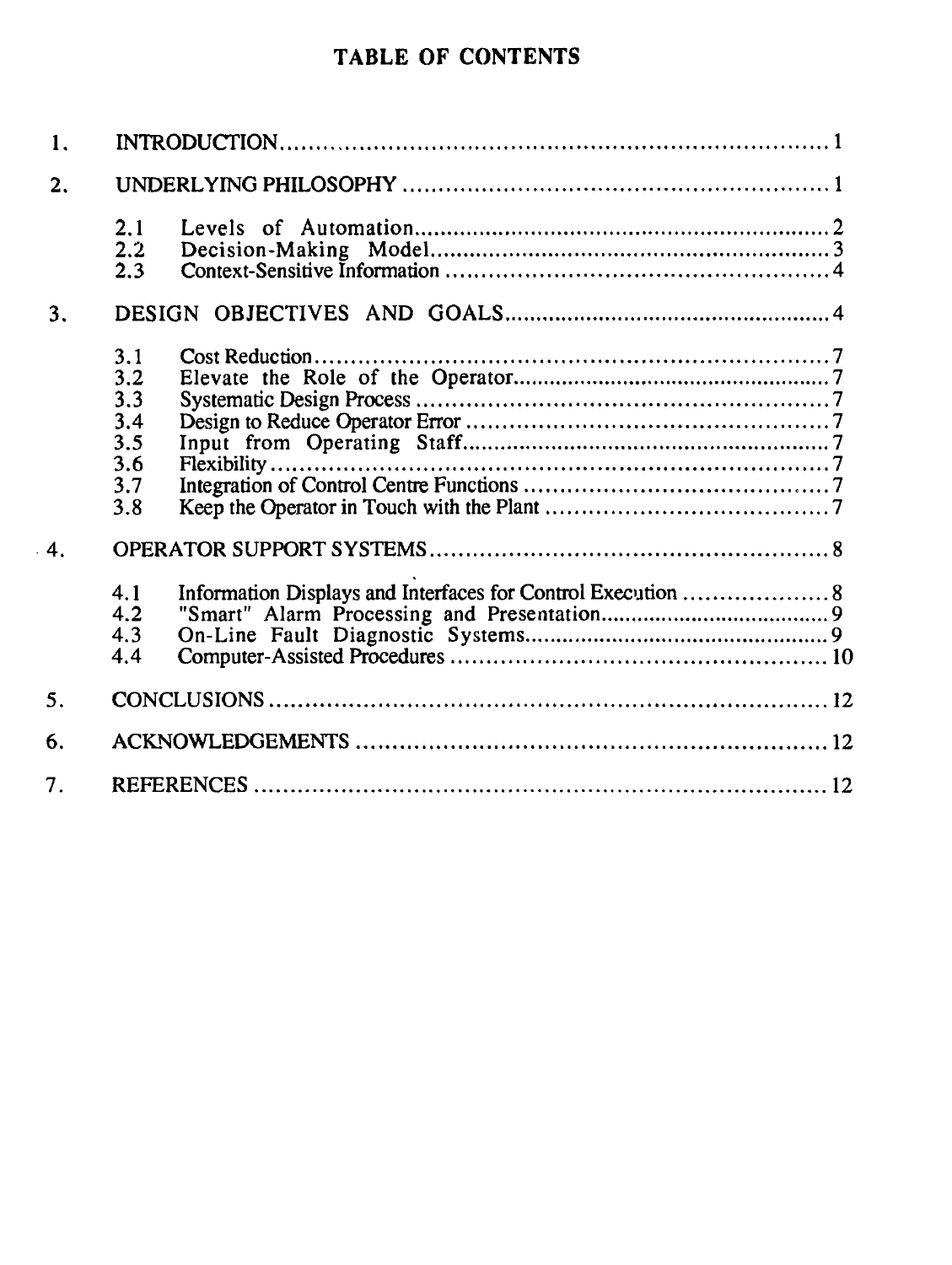# **1. INTRODUCTION**

The effect of operator errors on plant safety and operation has been discussed extensively over the past ten years [1,21. There is a general agreement that both plant safety and availability can be enhanced by providing the operator with more operational support, if that can be done without overloading him/her with unnecessary information.

Recent advances in computer technology provide opportunities for implementing operator support systems that are significantly different from the ones based on the more conventional technologies used in plant control rooms. In particular, artificial intelligence (AI) and related technologies will play a major role in the development of innovative methods for information processing and presentation. However, because significantly new approaches and technologies are involved, the solutions will have to evolve as these technologies mature further and gain acceptance in the control centre environment. Operator support systems will be integrated into the control centre of CANDU\* 3 nuclear power plants |3) over the next 5 to 20 years.

Atomic Energy of Canada Limited (AECL) is developing a framework on which the newer approaches to operator support systems will be implemented. Our approach to these systems is that they must be integrated into the overall management and control philosophy of the plant and are not to be treated as point solutions. The underlying philosophy behind this approach and the design objectives and goals for the CANDU 3 control centre are discussed in sections 2 and 3 of this paper. Section 4 briefly describes specific operator support systems being developed as prototypes for gaining experience and for building a level of confidence and acceptance with the new technologies.

# **2 . UNDERLYING PHILOSOPHY**

The development of operator support systems requires designers to address the following issues:

- the balance between performance (availability) and safety goals (plant complexity),
- the balance between manual and automatic control (function allocation), and
- the inclusion of human factors (psychology, anthropometries and task analysis), including human reliability.

Our experience to date has shown that each of these issues cannot be addressed independently. In this section, we will summarize the underlying philosophy that is being applied to the development and integration of operator support systems within the control centre of CANDU.

Over the past 25 years, nuclear power plants have increased in size and complexity, and the technology available to process information has advanced significantly, enabling considerably more information to be available to the plant operator than was previously possible.

The expansion of information has been beneficial since that has contributed to the increase in production capability and the safety of the plants. However, this large amount of information tends to be presented to the operator in the conventional manner, i.e., the philosophy behind information presentation is based on conventional panel-based control rooms. This approach, we believe, leads to the information overload that the operator is often faced with.

<sup>&#</sup>x27; CANDU: CANada Deuterium Uranium. Registered in the U.S. Patent and Trademark Office.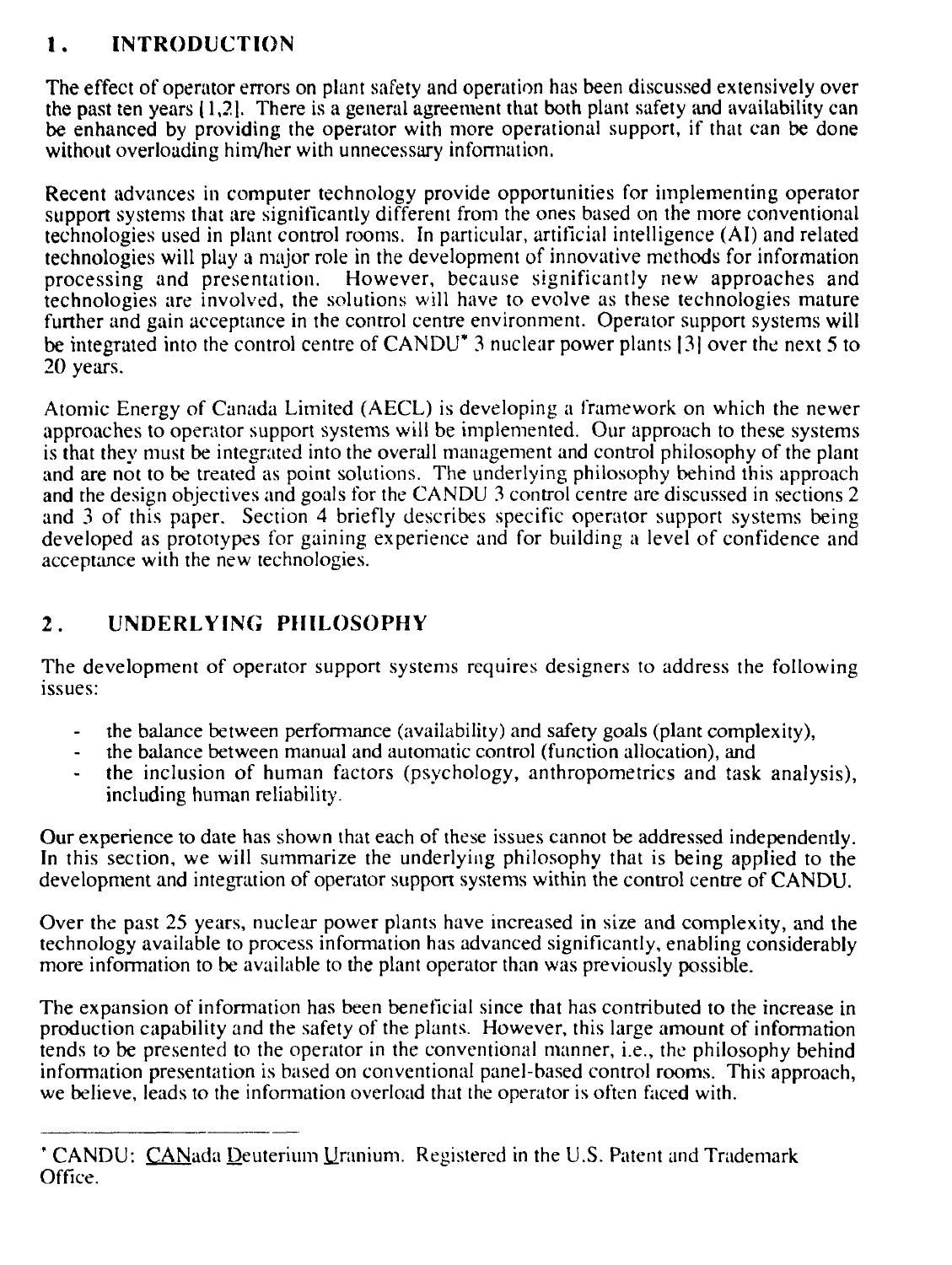Information overload, combined with the stress of ensuring safety while meeting high production targets, is a concern since that combination can increase the potential for operator error.

We are developing new control centre concepts, incorporating such advanced technologies as artificial intelligence (AI) and expert systems, for CANDU that will help reduce this potential for human error. The key thrusts of this approach are:

- a better definition of the levels of automation,
- a comprehensive decision-making model,
- design of operator support systems using the application of human behaviour and reliability considerations, and
- presentation of information in the context of a plant situation or condition.

### 2.1 Levels of Automation

In modern plants, control is shared between the installed instrumentation and control systems and the humans who are in charge of the overall operation. The process of allocating plant control functions to the human operator or to the machine has, in general, been decided on a case-by-case basis. For the control centre for CANDU plants, we are identifying a more formal process.

In addressing the allocation of function to the operator and the machine, the following contradictory issues have to be resolved:

- errors made during manual operations are an important factor in initiating plant outages, and hence where possible, tasks should be automated;
- departures from prescribed tasks by knowledgeable operators sometimes ensure plant availability or safety;
- tasks that are fully prescribed and where the operator has no discretion should be automated;
- too much automation will leave operators with very little to do, leading to boredom, possible loss of operations skills and possible safety concerns.

We have re-examined the generalized control problem and have derived a hierarchy of activities [4]. This hierarchy parallels much of the structure of human behaviour (skill-based, rule-based and knowledge-based) defined by Rasmussen [5]. His structure was derived from observations in a control room situation involving mainly manual control. This parallelism is not surprising since, historically, automatic control has arisen from efforts to assist and expand human capabilities. We are currently developing a combined hierarchy to meet our needs.

Plant activities that involve the performance of knowledge-based tasks, such as planning, scheduling and review of operations, interpreting situations and devising new procedures, are defined as "creative" (see Table 1). These activities require the operator to be a "situation manager" and to utilize adaptability, training, experience, foresight, initiative and common sense while dealing with new situations, variants of previous ones and obscure events. There is considerable scope for machine assistance in this domain, the main criterion being to assist the process, not hinder it.

On the other hand, many activities exist where the response to a particular situation must be predetermined based on system behaviour that is fully understood and that can be mathematically defined. Examples of these actions are control systems and trip systems. These actions are fully implemented in hardware and this is referred to as "hard automation".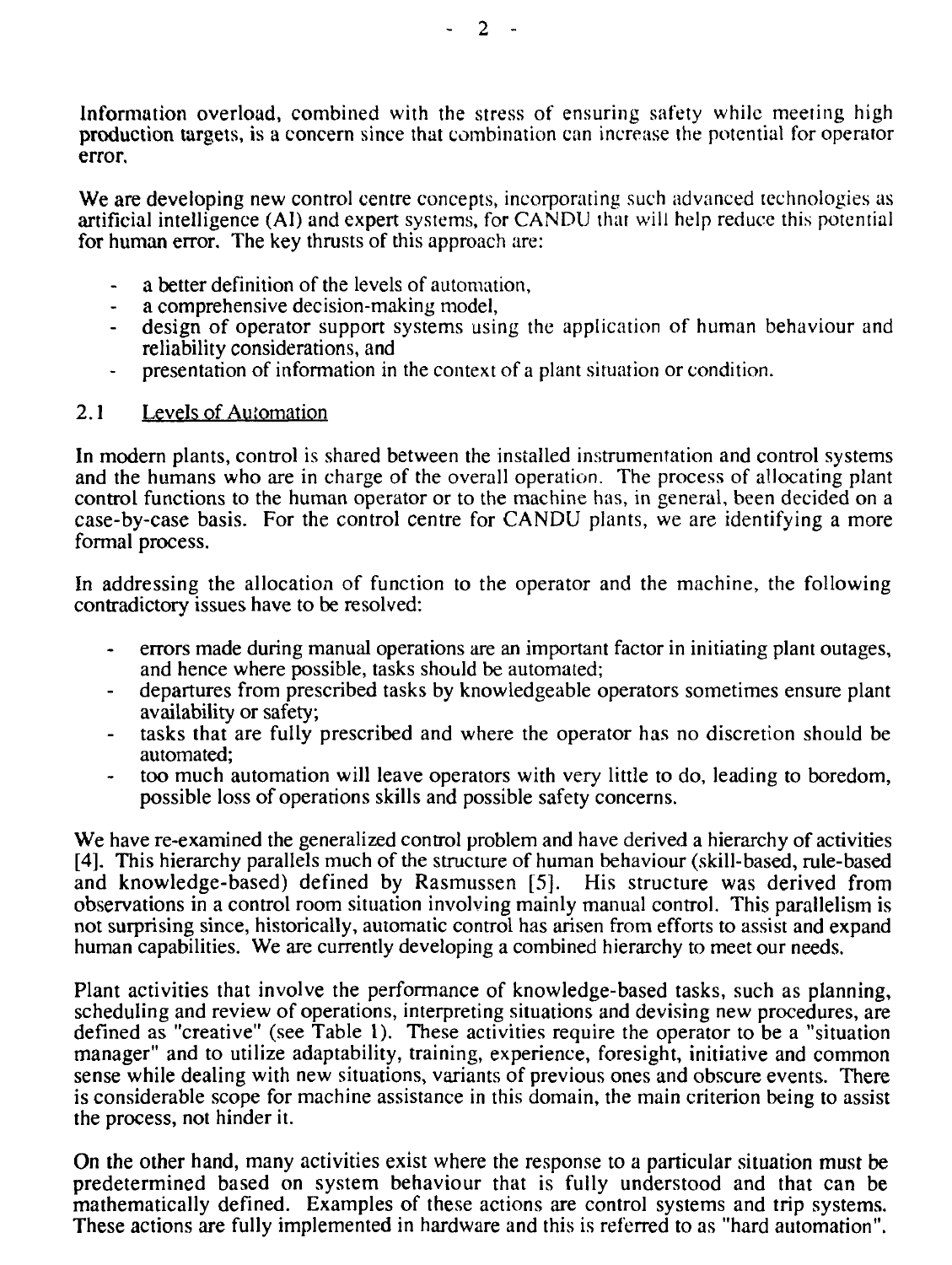| <b>Behaviour</b><br>Type   | Intent                                    | Definition of Functions<br>Assigned to |                                   | Responsibility<br>for Action |
|----------------------------|-------------------------------------------|----------------------------------------|-----------------------------------|------------------------------|
|                            |                                           | Operator                               | Machine                           |                              |
| Knowledge-<br><b>Based</b> | Creative Thought                          | Creative/Situation<br>Management       | <b>Operator Support</b><br>System | Operator                     |
| Rule-<br><b>Based</b>      | Predetermined<br>Response                 | Soft Automation                        | <b>Operator Support</b><br>System | Designer/<br>Operator        |
| Skill-<br><b>Based</b>     | Automatic/<br><b>Conditioned Response</b> | Hard Automation                        | Hard Automation                   | Designer                     |

### Table 1: Comparison of Levels of Automation

There are other activities where the task is assigned to the operator, but he/she has no option but to carry it out exactly as specified. The operator must act accurately and reliably and, in a sense, is "hard automated" to have a very specific conditioned response.

In other circumstances, hard automation (by man or machine) may not be the correct choice because it is too expensive, the technology does not exist or does not significantly exceed the reliability of the human, or there may be components of judgement required to deal with the circumstances. In these cases, the human must remain in the control and decision loop. This type of action or response is what we refer to as "soft automation". In this case, the operator must be provided with as much assistance as is practical so that the task will be done as accurately and reliably as possible.

Our intention is to implement operator support systems for assisting the operator in being the "situation manager" and to carry out the "soft automation" functions (see Figure 1). We believe that the AI and expert system technologies will have a significant role to play in implementing operator support systems that enhance the operator's inherent capabilities.

#### 2.2 Decision-Making Model

Machine assistance can be introduced at various places in the information processing and control loop, and communication between the human and the machine could occur at many places. To provide a structure or framework for this we must examine the decision-making sequence to define sensible breaks and communication points.

First it is necessary to evaluate how information is used for control decision-making |4-9|. We are proposing a five-step sequence of discrete activities, each with unique requirements and characteristics:

| Track      | Measure plant parameters, monitor equipment status,                        |
|------------|----------------------------------------------------------------------------|
| Compare    | Compare current situation to goals, standards and<br>desired condition,    |
| Identify   | Identify primary and associative conditions,                               |
| Diagnose   | Determine root cause, reasons for differences, and                         |
| Decide/Act | Derive or assess the corrective options, choose one<br>for implementation. |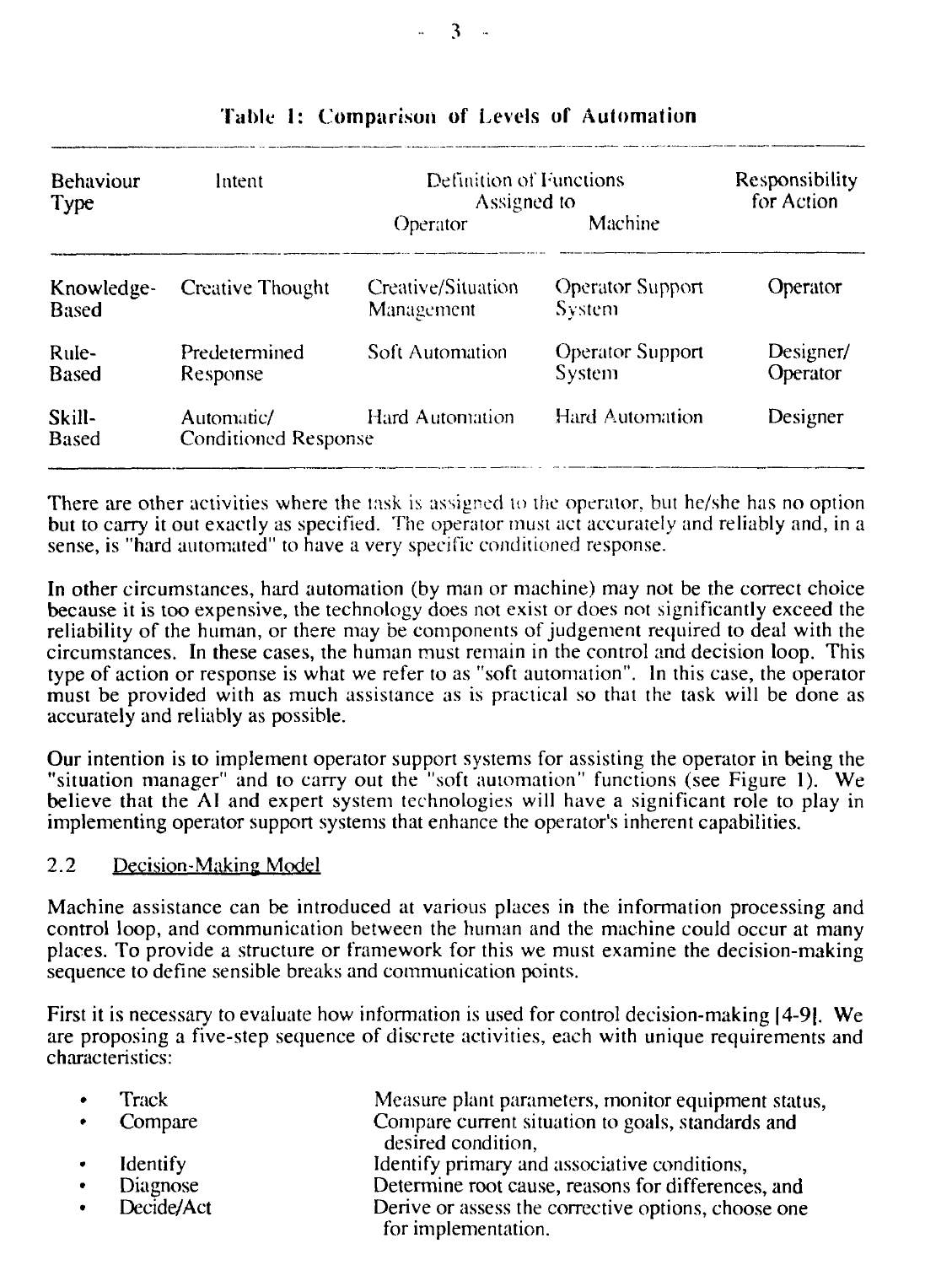The basic sequence forms a framework that can provide strategies for combining manual control, automatic control and management functions to treat the full range of control issues from single parameter control to the control of a complete plant. Figure 2 illustrates where the necessary goals, data and knowledge bases must be provided, where possible technologies could permit machine operations and how information How paths can be organized to attack a problem.

In the situation management mode, the "Decide/Act" step would predictably require an internal loop to prepare a special procedure (even if it is only in the head of the operator) consisting of a plan of attack, assessing available resources, predicting consequences, and a sequence of action. Using Rasmussen's model [5], we propose to expand the Decide/Act step to:

| • Interpret           | Interpret the consequences for current task, safety,<br>efficiency, etc., |
|-----------------------|---------------------------------------------------------------------------|
| $\bullet$ Evaluate    | Evaluate performance criteria,                                            |
| • Define Task         | Select change of system condition,                                        |
| • Formulate Procedure | Plan sequence of actions, and                                             |
| $\bullet$ Execute     | Manipulate system (including feedback).                                   |

We are still evaluating the significance and completeness of the sequence as applied to combined man-machine operations.

#### 2.3 Context-Sensitive Information

The CANDU 3 plant incorporates data highways and distributed control for all control functions. This distributed system architecture enables the adoption of the "soft" control room concept (also referred to as cockpit-type control [ 10]), where CRT's are used for presentation of plant information as well as for executing control operations. This concept provides the opportunity to present the operator with information that is most relevant to the task in hand. The other background information is not "hidden", but rather is available on demand. Relevance implies that there are contexts that change with operating circumstances. This useful concept of context sensitivity can be applied in many ways, such as:

- prioritizing the importance of plant data according to a set of predefined reactor states, conditions, and controlled trajectories between states,
- graphical presentation of operating parameters showing plant condition or trajectory within the acceptable domain, and
- information presentation by function, system or suitable combinations.  $\omega_{\rm{max}}$

By applying this concept throughout the design of the plant, including the operator support systems, we ensure that the operator has access to, and can properly interpret, the correct information within the context of the tasks to be performed to achieve the desired performance and safety goals.

# **3 . DESIGN OBJECTIVES AND GOALS**

The CANDU 3 design incorporates a number of new approaches. Specifically, the design of the control centre will address the underlying philosophy outlined above. The highlights of the design objectives and goals for the CANDU 3 control centre are briefly presented below. These objectives and goals are presented in the form of targets that will be achieved over a number of years, and will require close interaction with the designers and operation staff.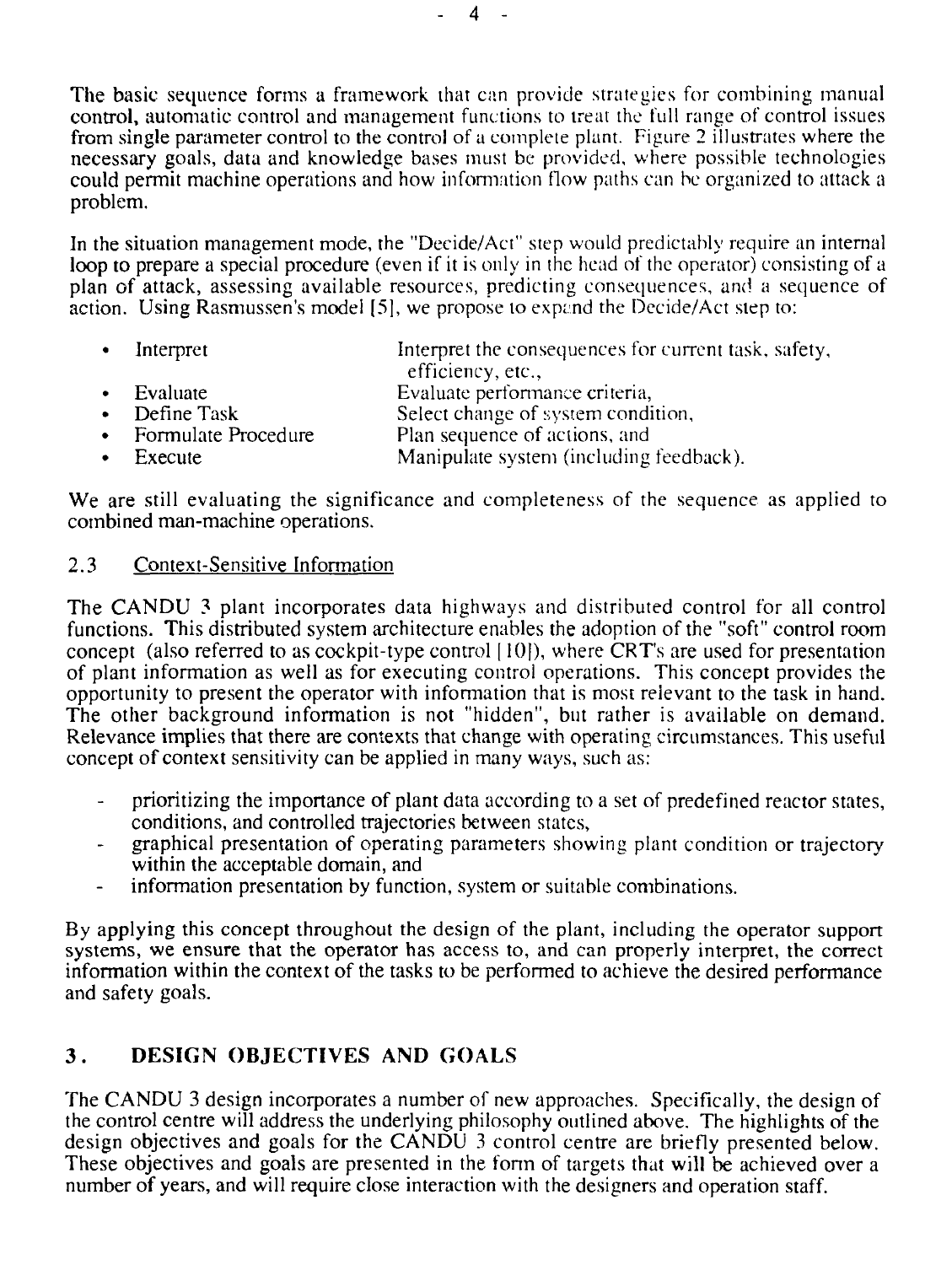

Figure 1: A Model for Operator Support Systems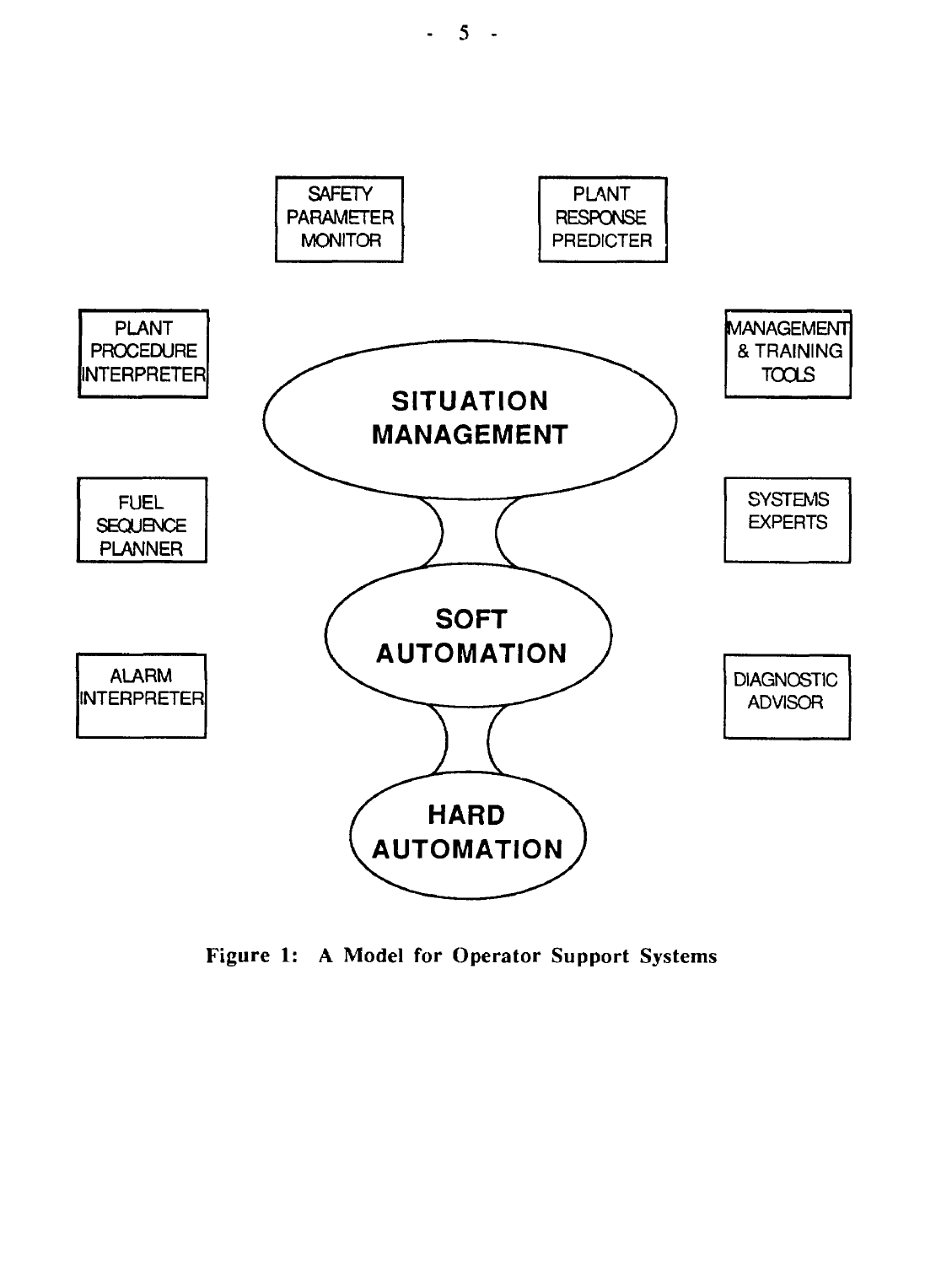6

#### **TECHNOLOGY INFORMATION**



Figure 2: Decision Sequence with Associated Technologies and Information Bases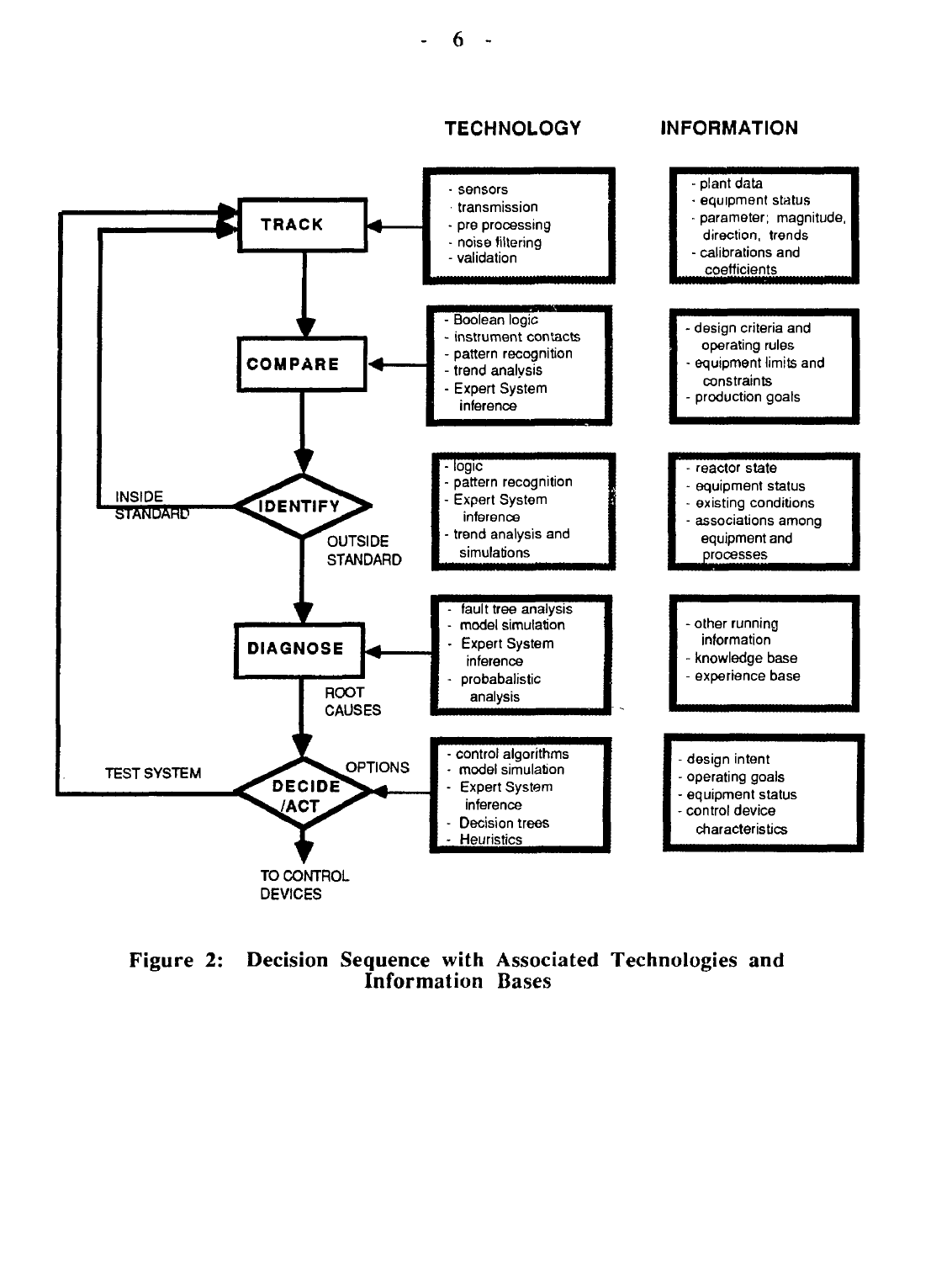### 3.1 Cost Redaction

The control centre has to be simple and compact so as to avoid capital cost and schedule risk.

### 3.2 Elevate the Role of the Operator

Apply additional automation selectively in order to remove tedious distracting activities and provide the operator with tools to function on the level of a situation manager who plans, organizes activities and solves problems.

### 3.3 Systematic Design Process

High-level operational objectives should drive the detailed design of the cognitive and physical man/machine interfaces. The design should be based on an analysis of the goals and functions for the control centre covering all operational states and accident conditions. The analysis should be carried out to define the detailed design requirements, including man-machine interfaces, procedures, staffing and training systems. Standard methodologies (e.g., International Standard for Design for Control Rooms of Nuclear Power Plants, IEC 964 [11]) should be adapted to suit CANDU 3 needs.

#### 3.4 Design to Reduce Operator Error

Information presented to the operators should reflect the context of the specific objectives and tasks relevant to each particular situation. This approach will help the operator absorb and interpret the data and define actions correctly and rapidly.

#### 3.5 Input from Operating Staff

To ensure that the control centre design satisfies the plant operator's needs, the knowledge of plant operating staff should be incorporated in the design by having the experienced operating staff as members of the design teams.

### 3.6 Flexibility

The control centre should be flexible to enable designers to incorporate the operations input. Thus, where possible, information should be presented and control actions executed through interfaces, such as CRT displays, that can be optimized as the design progresses. A "soft control" philosophy will also give the designers considerable flexibility in arrangements of panels (predominantly CRT based).

The control centre should have a minimum number of standardized components in a flexible interface, that can be tailored to suit different operating philosophies and methodologies.

### 3.7 Integration of Control Centre Functions

The control centre should integrate display and control systems, all man/machine interfaces and operating procedures.

#### 3.8 Keep the Operator in Touch with the Plant

Provide information and activity that will keep the operator alert and in touch with the plant, using information other than that normally available in the control panels.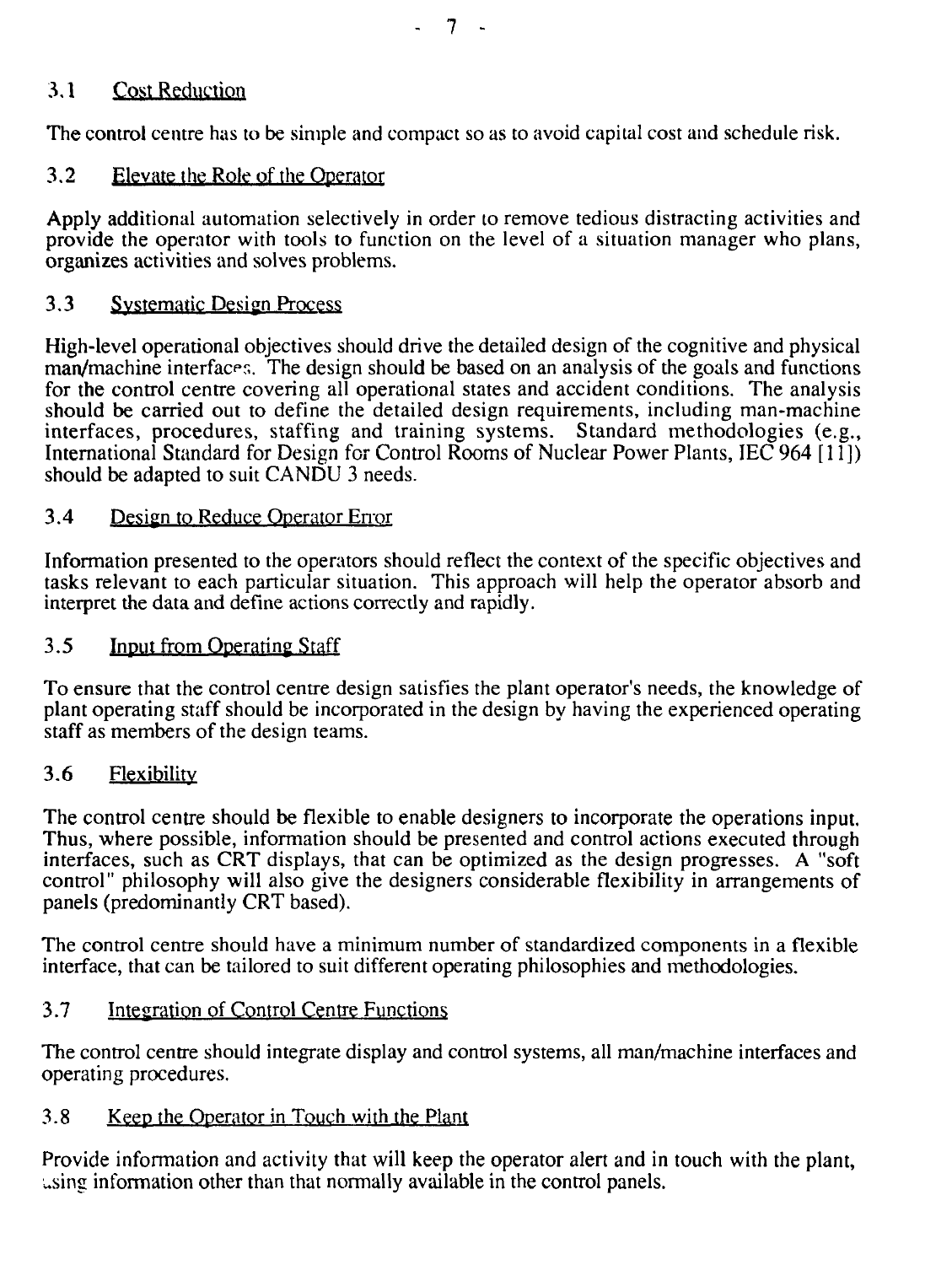# **4 . OPERATOR SUPPORT SYSTEMS**

**The** design objectives and goals discussed above lead to several new operator support systems **that** are being considered for the CANDU 3 control centre, and each is described below. These new systems are, however, still unproven in the control centre environment, and therefore we are developing prototypes to gain experience in applying them. The prototypes will be evaluated by operators in real plant environments, or using simulators, to obtain operational feedback and to gain acceptance of the new approaches. Introduction of all these support systems into the plant will extend over several years.

A number of other operator support systems have also been identified (see Figure 1), but these systems will be implemented in the future [12].

#### 4.1 Information Displays and Interfaces for Control Execution

The CANDU 3 control centre will incorporate a "soft control" concept where CRT displays are used for data display, annunciation and for control execution functions. This implies that the same CRT's will be used to provide the operator with an overview of the plant, the safety margins and the operating envelopes at a glance. Conventional CRT display techniques for presenting information have been reasonably effective in past CANDU designs [13]. The last decade has seen major advances in display technologies, and the new technologies associated with CRT displays offers opportunities for information presentation that were not available in the past. The purpose of our development activity is to use these improved information presentation tools (e.g., windows, icons and interactive multimedia - integrated graphics, text, sound, animation, etc.) to produce innovative display formats to present information efficiently and effectively. The displays will be designed to exploit the unique cognitive capabilities of humans, and their ability to relate geometric shapes or patterns to meaningful events [14,15]. Where possible, we will be building on the work of others and are prepared to enter into technology transfer agreements to advance the development of international standards.

The information display system is being designed to enable customization by the plant operating staff to tailor the displays and the display formats to meet the station-specific needs.

We are exploring the concept that the commands used to access plant information—such as change displays and display formats, select and deselect parameters, access procedures, initiate control actions and request background information—will be based on a common syntax. The commands could be accessible via menus and icons, and would allow convenient recovery from data entry errors. The operator should be able to use one syntax to perform all his/her tasks via the plant information and control computer system.

The need has been identified for large, dynamic, overview displays in the control centre to provide plant operators with an "information wall" that can be viewed and read from anywhere in the control room. The displays on the "information wall" would be selectable by the operators and shift supervisors, and would show the process flowsheets with the current equipment and system status, critical plant parameters, etc. Prototype large format display systems are being evaluated. Operator requirements for information to be available on such displays are being discussed with CANDU utilities.

To address some concern that increased automation will isolate the operator more and more from the plant, we are exploring the option of providing the operator with information other than of the kind displayed on the CRT screens, e.g., video images of and sound from strategic areas of the plant. Such information would enable the operator to make use of the human senses and sensibilities to obtain a better feel for the plant using other input sources.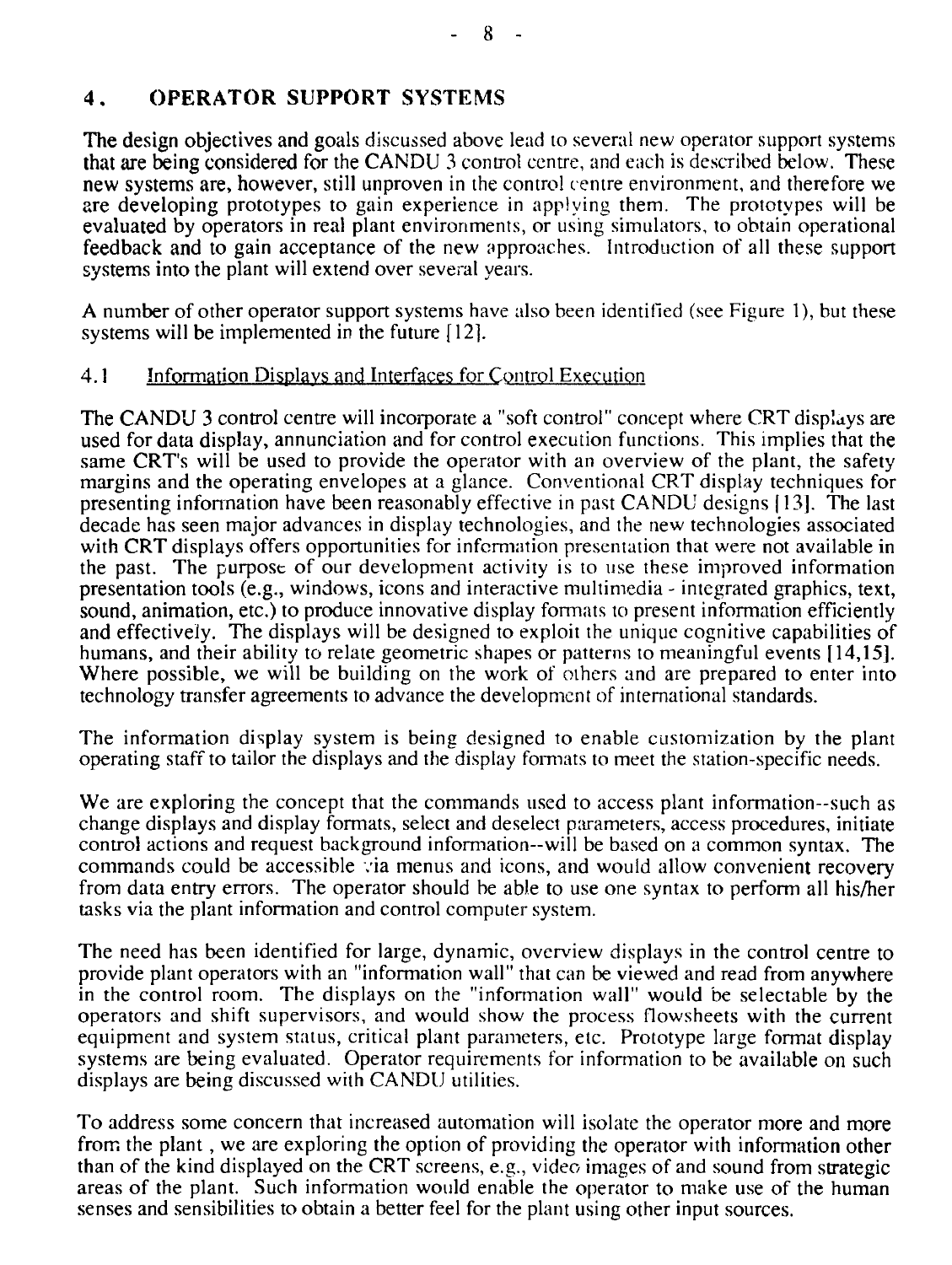# 4.2 "Smart" Alarm Processing and Presentation

The current alarm annunciation systems in nuclear power plants are generally designed to be activated as soon as a parameter transgresses a predefined limit. Therefore, a control centre during a plant upset condition presents a rather stressful environment for the operator. Alarms are pouring in, lights are flashing, displays are scrolling and printers are spewing out alarm messages. Under these conditions, the operator has to interpret the plant state, identify the root cause of the event and take timely and correct action to mitigate the consequences of the event.

In current reactor designs, alarms are usually annunciated even if, under a given plant state, the parameter is where it should be. For example, in a CANDU design, an alarm message will be generated when the Emergency Core Cooling (HCC) tank level falls below a specified level. At full power production, this message is important as it indicates an impairment to a safety system. However, the same message will be generated if ECC is used, though the context is exactly opposite to the previous case, and it now indicates that ECC has been successful. Depending on the circumstances, the operator may have to filter out this type of extraneous information while attempting to analyze the situation.

Attempts have been made at conditioning and categorizing alarms to reduce the volume of data for the operator  $[16]$ . These attempts have been only partially successful as the designs have tended to produce systems that:

- are strong in their fault coverage and their detailed technical correctness, but less strong in their integration across system boundaries, and in their prioritization from an overall plant perspective, and
- mix maintenance messages, diagnostic information, operational action commands, short- and long-term warnings, and equipment status change indications.

Where suppression of messages has been performed, the higher-level message stating that the filtering has been performed usually has not been created.

We are exploring the development of alarm processing techniques that will evaluate and categorize alarm information based on plant states and plant operating status to generate composite and advisory alarm messages 117}. The operator would be presented with alarm information relevant to the current situation, and thus he/she would be able to concentrate on the essential messages and interpret the situation without being distracted by extraneous data.

Expert systems could be used to carry out the alarm processing functions and alarm messages would be presented to the operator in formats that would simplify interpretation. The operator will have easy access to all the alarm data and will be able to sort alarms using criteria that can be easily defined and modified.

In addition, the station operation staff will be able to conveniently tailor alarm processing and presentation to suit the station-specific needs.

# 4.3 On-Line Fault Diagnostic Systems

The failure of system operation, as designed, eventually precipitates a number of alarms that have to be interpreted and the root cause of the failure diagnosed. With 6000 measured and calculated variables in a CANDU plant, there arc operational circumstances when an event can •esult in a flood of alarms. Such information overloads present severe demands on the operator, who must attempt to diagnose the fault and take timely and correct action.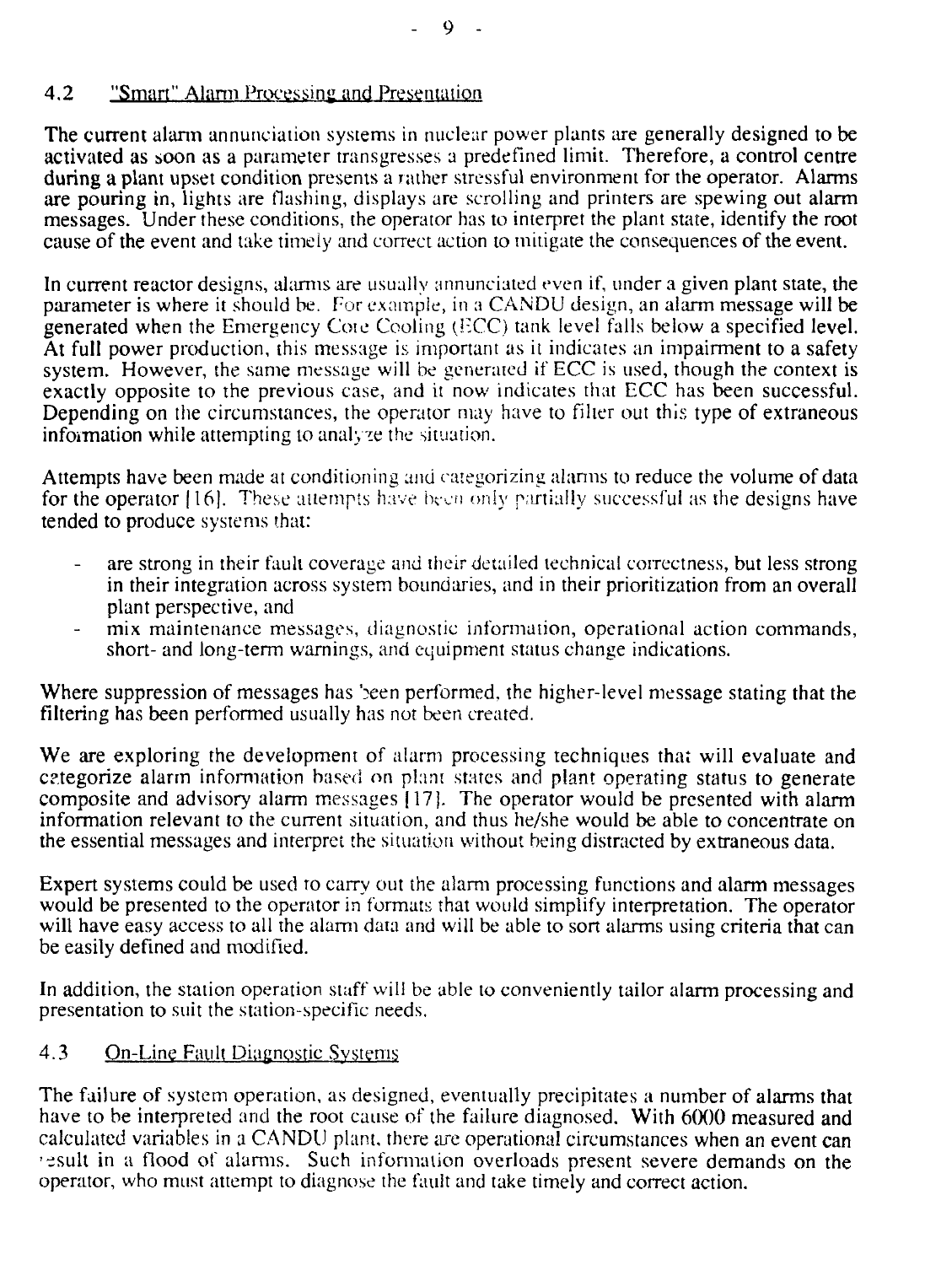We are developing prototype on-line diagnostic systems that will provide plant operators with advice on root causes of alaims and will give operators a capability to predict potential failures. An early prototype has been developed for a small heat transfer circuit and is based on a model representation using the qualitative physics of De Kleer and Brown [ 18|, and first-principles diagnosis using constraint suspension |19]. Temporal information was integrated into the diagnosis by using a type of directed graph to record event dependencies. This graph was used to dynamically alter the qualitative model to reflect changes in the system over time. Although not completely formal, our method has successfully integrated the time diagnostic information to identify the faulty components in several tests. The number of spurious candidates was low. More work is planned in the area of combining the qualities of this approach with conventional expert systems.

We are starting the development, jointly with Hydro Quebec, of an on-line diagnostic system for determining the root cause of shut down system trips for the Gentilly 2 nuclear power plant. This system will make use of expert system technology and could include qualitative model-based reasoning and knowledge-based simulation. The system will be tested initially using a full-scope simulator and then evaluated in the Gentilly 2 control room.

#### 4.4 Computer-Assisted Procedures

Since the operator in the CANDU 3 control centre will be presented with plant information on CRT display screens and will be able to carry out the necessary control action from the CRT's, plant operating procedures will be available through the same medium. This capability will provide plant operators with a highly interactive on-line access to plant operating procedures, together with all relevant information in a convenient format.

The intention is not to just computerize the procedures, i.e., have the procedures presented on CRT's in the same format as would be shown on paper, but rather to incorporate significant information processing and analysis capabilities to provide the operating staff with an "intelligent" tool that will truly assist the operator in monitoring and executing the procedures.

The decision-making model outlined in section 2.0 can be grouped into the following three high-level divisions:

| Detection                 |                | Track, Compare,                           |
|---------------------------|----------------|-------------------------------------------|
| <b>Identify Procedure</b> |                | Identify, Diagnosis, Interpret, Evaluate, |
|                           |                | Definite Task, Formulate Procedure, and   |
| Action                    | $\blacksquare$ | Execution (including feedback).           |

Using these divisions, the implementation of the decision-making model and the context of Emergency Operating Procedures (EOP's) within the model in existing CANDU plants and CANDU 3 can be shown in a simple manner (see Table 2). In existing CANDU plants, the tasks of the three high-level divisions of the decision-making model are supported by separate systems with the operator providing the integration between each part. In this approach, procedures are the paper-based instructions that are used to direct the actions to be performed by the operator to return the plant to a safe state.

Point Lepreau Generation Station (GS) has enhanced the implementation of the model by adding an Emergency Conditions Monitor (ECM) to the Digital Control Computers (DCC's) to advise the operator when the entry conditions have been met for each EOP and to monitor governing conditions within each EOP, once initiated 120,21 ]. Procedures are still paper-based and significant demands are placed on the operator to integrate them, with the other two parts of the model.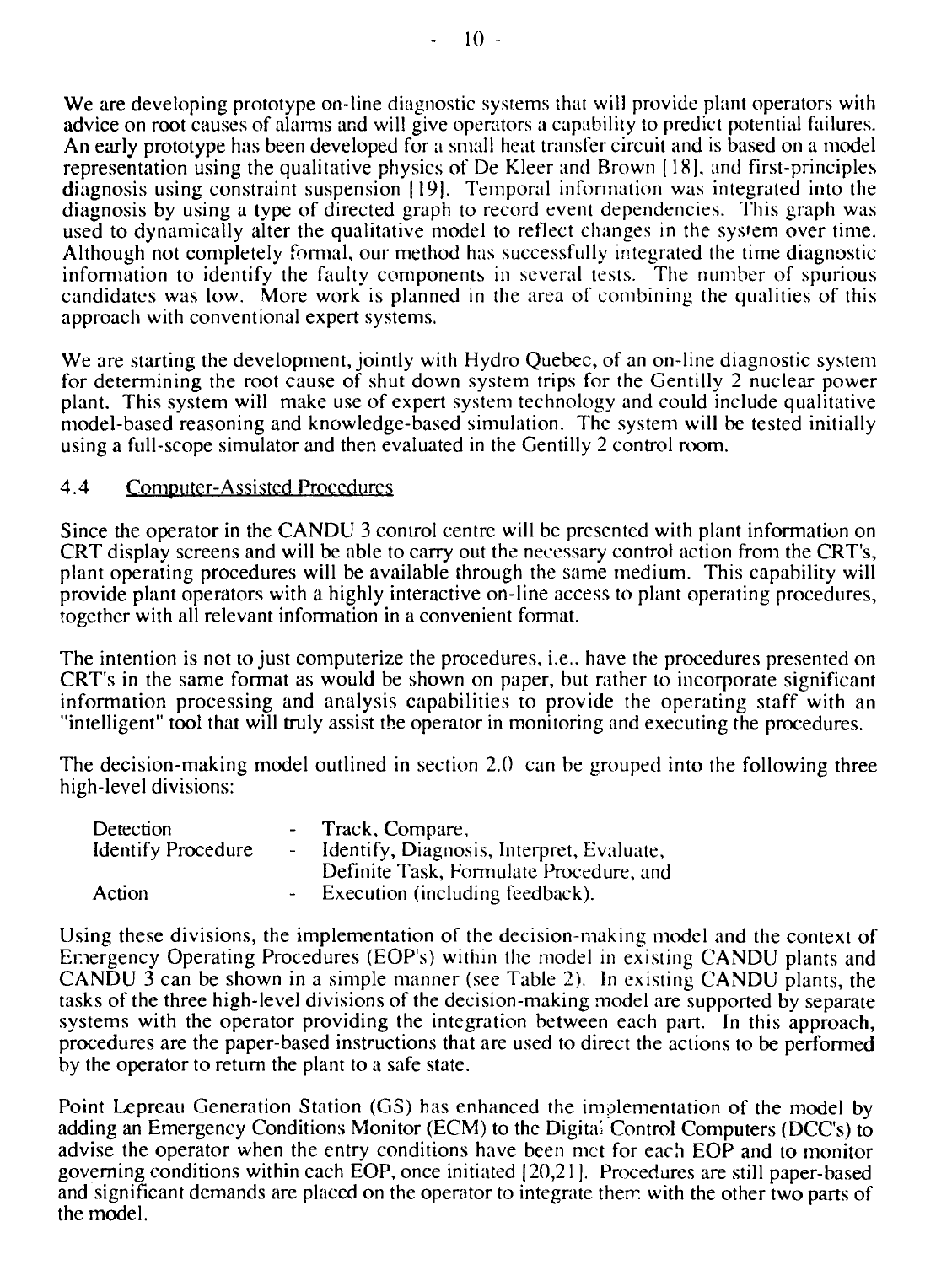For CANDU 3, we propose to:

- integrate all three aspects of the decision-making model in the man-machine design of Plant Display System (PDS),
- define the tasks to be performed by the computer and by the operator based on a functional analysis of the plant (including task and job analysis) [11], and
- treat the complete environment as 'a procedure'.  $\bullet$  .

This integration will ensure that there is complete traceability from the Probabilistic Safety Analysis  $(PSA)$  and functional analysis of the plant to the EOP's (as defined in [11]).

The above discussion has focussed on EOP's. The same logic will be applied to normal operating procedures.

#### **Table 2: Decision-Making Model for CANDU Emergency Operating Procedures**

| Plant                                      | <b>Implementation of Decision-Making Model</b> | Comment                                                                    |                                             |                                                                                                                       |
|--------------------------------------------|------------------------------------------------|----------------------------------------------------------------------------|---------------------------------------------|-----------------------------------------------------------------------------------------------------------------------|
|                                            | Detection                                      | <b>Identify Procedure</b>                                                  | Action                                      |                                                                                                                       |
| CANDU <sub>6</sub>                         | By Annunciation<br>System (DCC's)              | <b>By Operator</b>                                                         | By Operator<br>(Paper-based<br>EOP's        | Three parts of<br>model not<br>integrated -<br>procedures<br>address<br>'Action' and<br>sometimes<br>'Identification' |
| Point Lepreau GS<br>(Proposed for<br>EOP's | By Annunciation<br>System (DCC's)              | By Emergency<br>Conditions<br>Monitor (ECM)<br>(DCC's and SDS<br>computer) | <b>By Operator</b><br>(Paper-based<br>EOP's | First two parts<br>integrated -<br>procedures<br>address<br>'Action'                                                  |
| CANDU <sub>3</sub>                         | By PDS<br>(Annunciation<br>System)             | By PDS<br>(Annunciation<br>System)                                         | By Operator<br>interaction<br>with PDS      | All three parts<br>integrated -<br>procedures<br>encompass all<br>three elements                                      |

The CRT displays could employ interactive multimedia technologies, such as hypermedia, to provide an easy-to-use interface for operators to access and manoeuvre through the procedures.

The system will be developed as a "shell" so that designers and station staff can conveniently customize the procedures to suit the station-specific needs without having to launch a major software upgrade.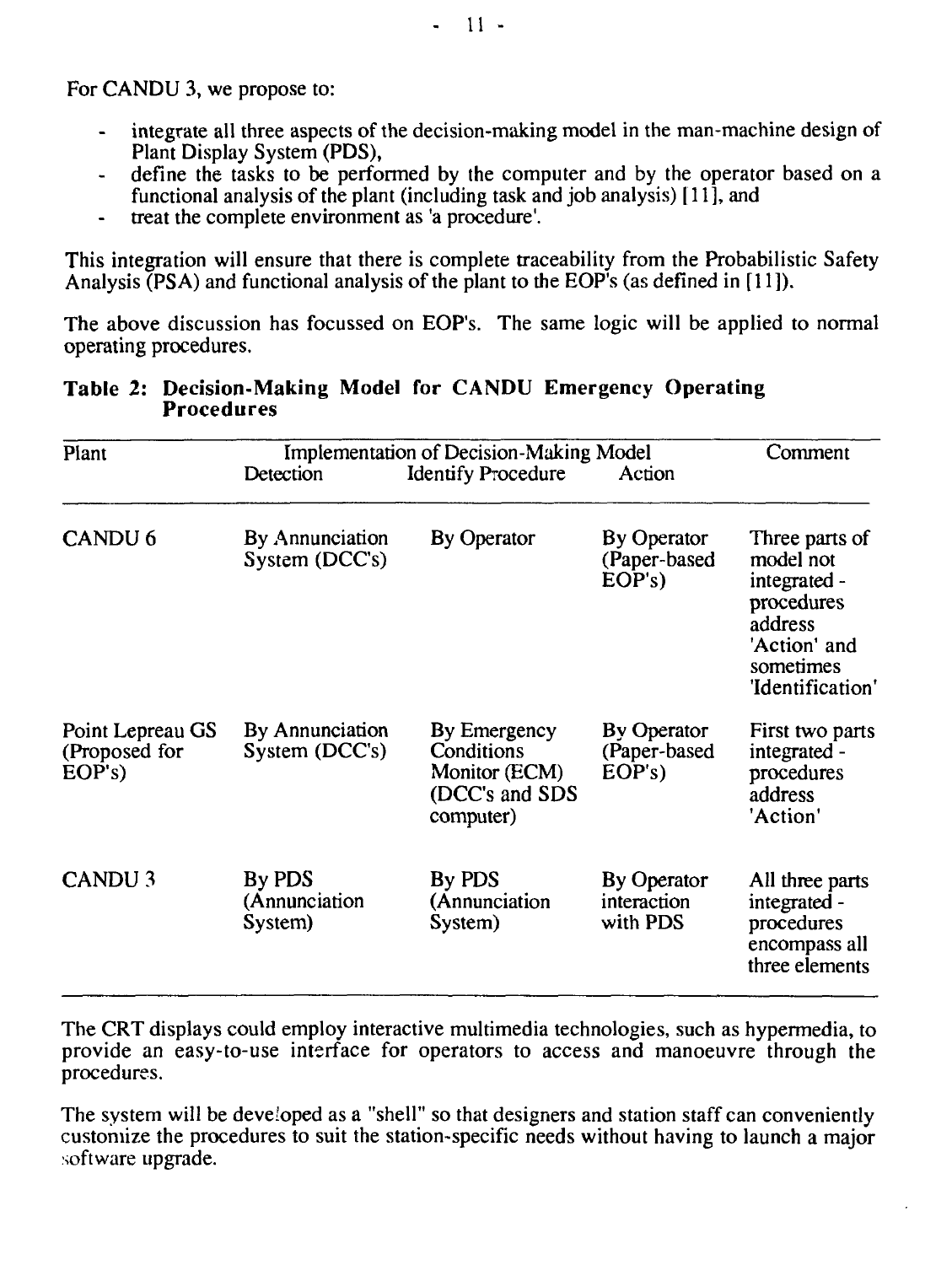While assistance with normal operating procedures is needed to reduce operating errors and enhance plant availability, a system to assist with emergency operating procedures (EOP's) was considered to be most urgent for addressing operator needs under more stressful situations during major plant upsets.

The shell will support the EOP "standard" drawn up by the Joint Task Group of the CANDU utilities [22,23], and the EOP system will be intimately tied to the Plant Display System (PDS) of CANDU 3.

The shell for EOP's will be designed such that it can be expanded to eventually incorporate normal procedures at a later date.

We are currently implementing a prototype computer-assisted EOP for Loss of Instrument Air for Point Lepreau GS that will be tested in their control centre. The plant operators will be able to compare the performance of the computer-assisted procedure with the conventional paperbased procedure. This evaluation is expected to provide valuable feedback for the designers and will give the operators an opportunity to experiment with the new technology.

### 5 . **CONCLUSIONS**

The size and complexity of nuclear power plants has increased significantly in the last 20 years. The continued advancement of computer technologies offers new opportunities for machine assistance to the operator at a time when human error is being increasingly recognized as a key component in industrial accidents.

The underlying philosophy leading to the integration of operator support systems in CANDU addressed the issues of die balance between performance and safety goals, the balance between manual and automatic control and the inclusion of human behaviour and reliability issues. Operator support systems will integrate into the overall control philosophy by complementing the operator. There is also a role for such systems in assisting the operator to be a "situation manager", organizing, managing and planning the running of the plant.

Design objectives and goals for the CANDU 3 control centre have been summarized and four support systems that incorporate the underlying philosophy have been described. Considerable effort is still required to gain experience, confidence and acceptance with these new systems incorporating advanced technologies.

### **6** . **ACKNOWLEDGEMENTS**

The authors wish to acknowledge the contributions of R.A. Olmstead, R.E. Ashwell and J.E.S. Stevens towards the development of the concepts described in this paper. The authors wish to thank R.F. Moore for the numerous discussions on the practical aspects of our work and for providing references to work by others in this field. The contributions of the operations and technical staff at Hydro Quebec's Gentilly 2 NGS and at New Brunswick Electric Power Commission's Point Lepreau GS are also acknowledged.

### **7. REFERENCES**

**1**. "An Analysis of Root Causes in 1983 and 1984 Significant Event Reports", Institute of Nuclear Power Operators Report, INPO 85-027, 1985 July.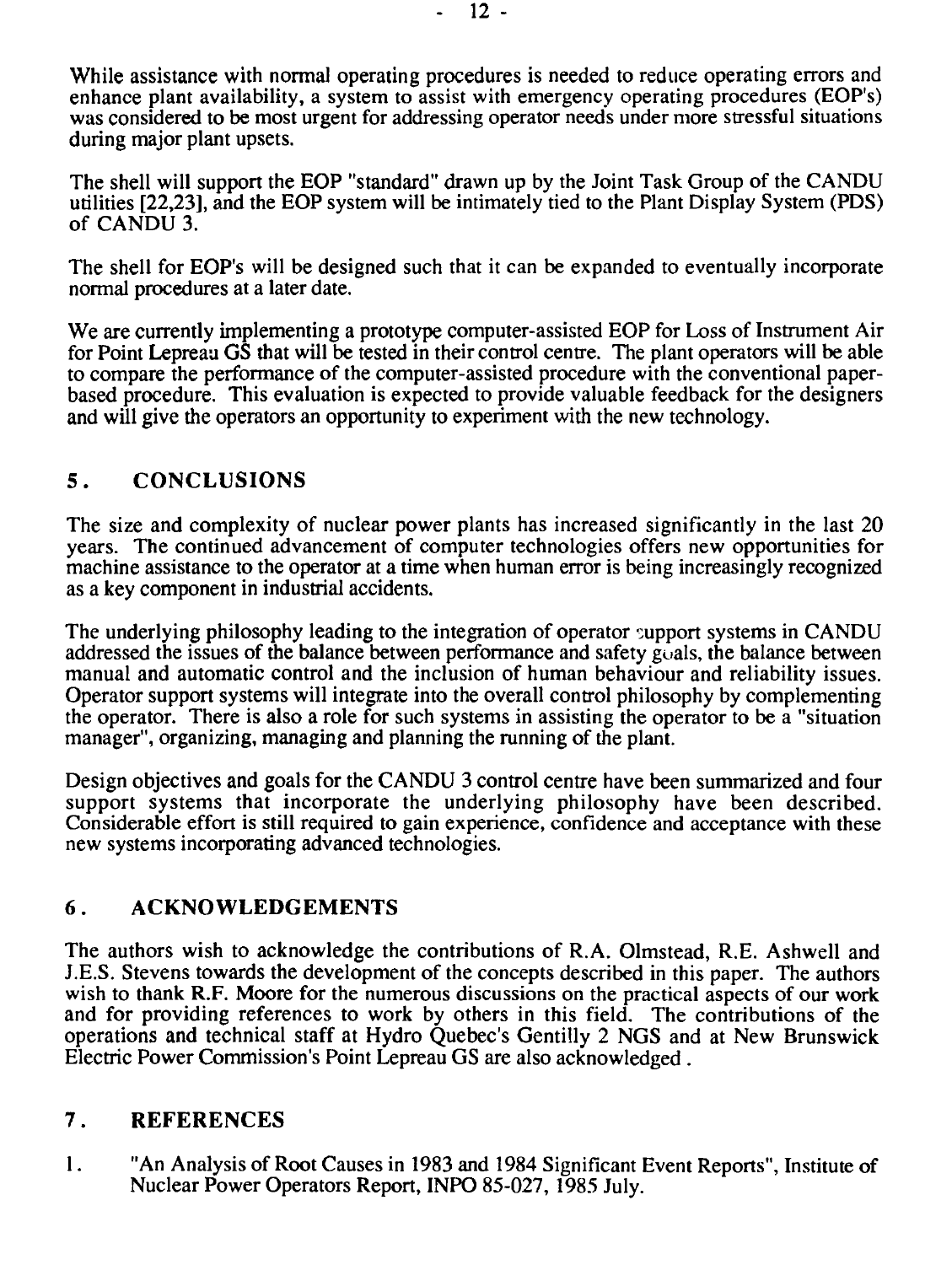- 2. "An Analysis of Root Causes of Significant Events Identified in 1985", Institute of Nuclear Power Operators Report, INPO 86-022, 1986 September.
- 3. "CANDU 300 Technical Outline", Atomic Energy of Canada Limited Report, PPS-74- 01010-003, 1989. (Note - since being published, the name of the generic design for the power plant has been changed to CANDU 3.)
- 4. J.J. Lipsett, R.A. Olmstead and J.E.S. Stevens, "Balancing the Roles of Humans and Machines in Power Plant Control", Atomic Energy of Canada Limited Report, AECL-9955, 1989 May.
- 5. J. Rasmussen, "Information Processing and Human-Machine Interaction An Approach to Cognitive Engineering", Noth-Hollan Series in System Science and Engineering, Series Volume 12, Andrew P. Sage (Ed), Elsevier Science Publishing Co., Inc., New York, NY, 1986.
- 6. J.A.G. Hale, "Goal Oriented Decision Support", from "Computer Assisted Decision Making", G. Mitra (Ed.), North Holland, New York, N.Y., pp 35-48, 1986.
- 7. B. Papin and G. Beltranda, "Computer Monitoring Systems: Design requirements fora Better Impact on Plant Operation", Presented at the IAEA Technical Committee Meeting on "User Requirements for Decision Support Systems", Vienna, Austria, 1988 November/December.
- 8. B. Wahlstrom, "On the Design of Decision Support Systems", Presented at the IAEA Technical Committee Meeting on "User Requirements for Decision Support Systems", Vienna, Austria, 1988 November/December.
- 9. D. Woods, Ohio State University, Private communication, 1988 August.
- 10. H. Hofmann, "Cockpit Concept: Small and Simple", Nuclear Engineering International, p 43-44, 1989 July.
- 11. "Design for Control Rooms of Nuclear Power Plants", International Electrotechnical Commission Report, IEC 964, 1989 March.
- 12. L.R. Lupton, R.A.J. Basso, L.L. Anderson and J.W.D. Anderson, "Expert Systems Use in Present and Future CANDU Nuclear Power Supply Systems", Proceedings of the EPRI Conference on Expert Systems Applications for the Electric Power Industry, Orlando, Florida, 1989 June, (AECL-10073 to be published).
- 13. R.A. Olmstead, "Safety Aspects of the CANDU Man/Machine Interface", Presented at the IAEA Workshop on Safety of Nuclear Installations of the Next Generation and Beyond, Chicago, IL, 1989 September.
- 14. W.E. Gilmore, "Human Engineering Guidelines for the Evaluation and Assessment of Video Display Units", NUREG/CR-4227, 1985 July.
- 15. K. Boff, L. Kaufman and J. Thomas, "Handbook of Perception and Human Performance", Wiley Interscience, 1986.
- 16. R.A. Olmstead, J. Pauksens and W. Goddyn, "New Approaches to Alarm Annunciation for CANDU Power Plants", Proceedings of the 1989 Canadian Nuclear Society Annual Conference, Ottawa, Ontario, 1989 June.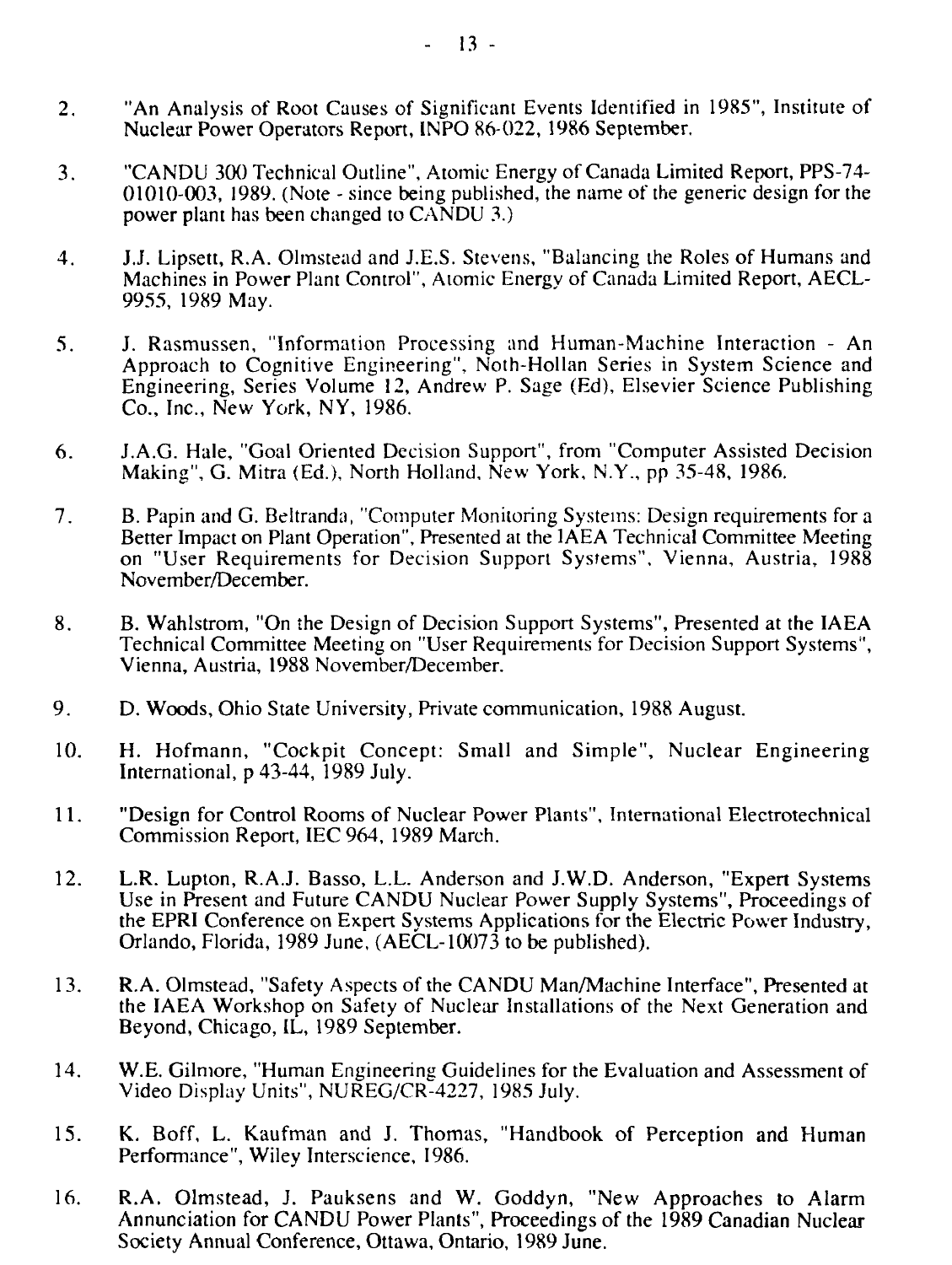- 17. Y. Fujita, "Improved Annunciator System for Japanese Pressurized-Water Reactors", Nuclear Safety, (30), pp 209-221, 1989 April.
- 18. J. De kleer and J.S. Brown, "A Qualitative Physics Based on Confluences", Artificial Intelligence (24), pp 7-83,1984.
- 19. R. Davis, "Diagnostic Reasoning Based on Structure and Behaviour", Artificial Intelligence (24), pp 347-410, 1984.
- 20. H. Storey, B.K. Patterson, A.R. Johnson and D.L. Stafford, "A Computerized Monitoring System for Emergency Operating Conditions at the Point Lepreau Generating Station", Presented at the 1988 Canadian Nuclear Society Annual Meeting, Winnipeg, Manitoba, 1989 June.
- 21. A.R. Johnson, B. Patterson and W. Pilkington, "Man-Machine Interface Improvements for Emergency Operating Procedures at Point Lepreau", Proceedings of the IAEA Specialists' Meeting on Man-Machine Communication for Emergency Operation in Nuclear Power Plants, Schliersee, F.R.G., 1989 October.
- 22. Final Report of the Joint Utility Task Group on Emergency Operating Procedures, CANDU Owners Group, 1987 June.
- 23. Emergency Operating Procedures Standards for Canadian Nuclear Utilities, Revision 0, Prepared by the Joint Utility Task Group, CANDU Owners Group, 1987 June.